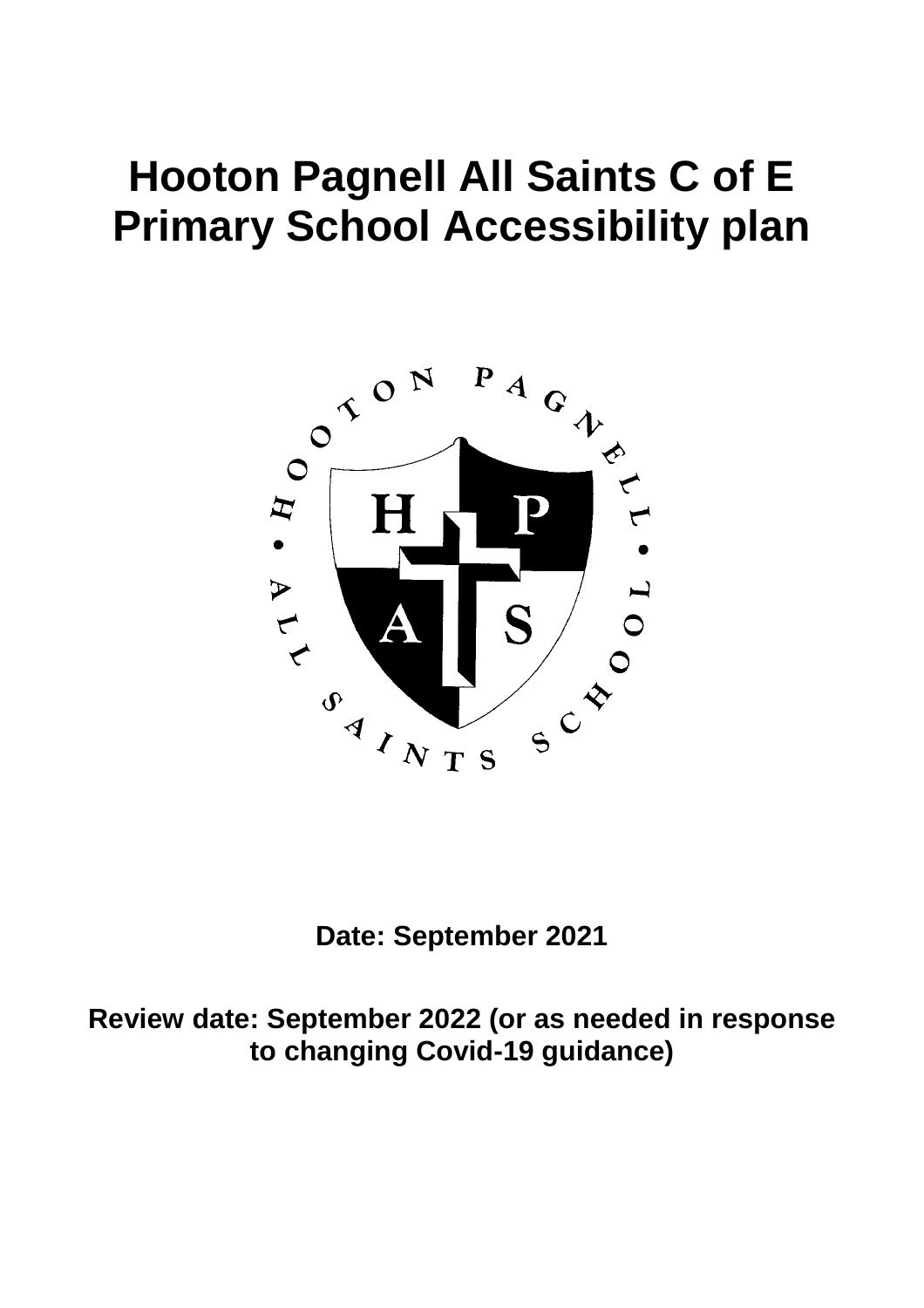## **Contents**

## **1. Aims**

We are committed to providing a fully accessible environment which values and includes all pupils, staff, parents and visitors regardless of their education, physical, sensory, social, spiritual, emotional and cultural needs. We are committed to challenging negative attitudes about disability and accessibility and to developing a culture of awareness, tolerance and inclusion.

The plans, over time, look to increase the accessibility of provision for all pupils, staff and visitors to the school. The Accessibility Plan will contain relevant actions to improve access to the **physical environment** of the school, adding specialist facilities as necessary. This covers improvements to the physical environment of the school and physical aids to access education.

It will look to increase access to the **curriculum** for pupils with a disability, expanding the curriculum as necessary to ensure that pupils with a disability are as, equally, prepared for life as are the able-bodied pupils. This covers teaching and learning and the wider curriculum of the school such as participation in after-school clubs, leisure and cultural activities or school visits. It also covers the provision of specialist **aids and equipment**, which may assist these pupils in accessing the curriculum.

It will look to Improve the delivery of **written information** to pupils, staff, parents and visitors with disabilities. Examples might include hand-outs, timetables, textbooks and information about the school and school events. The information should be made available in various preferred formats within a reasonable time frame.

Below is our Action Plan, relating to these key aspects of accessibility. This plan will be

reviewed and adjusted on an annual basis. We acknowledge that there is a need for ongoing awareness raising and training for staff and governors in the matter of disability discrimination and the need to inform attitudes on this matter.

#### **2. Legislation and guidance**

This document meets the requirements of [schedule 10 of the Equality Act 2010](http://www.legislation.gov.uk/ukpga/2010/15/schedule/10) and the Department for Education (DfE) [guidance for schools on the Equality Act 2010.](https://www.gov.uk/government/publications/equality-act-2010-advice-for-schools)

The Equality Act 2010 defines an individual as disabled if he or she has a physical or mental impairment that has a 'substantial' and 'long-term' adverse effect on his or her ability to undertake normal day to day activities.

Under the [Special Educational Needs and Disability \(SEND\) Code of Practice,](https://www.gov.uk/government/publications/send-code-of-practice-0-to-25) 'long-term' is defined as 'a year or more' and 'substantial' is defined as 'more than minor or trivial'. The definition includes sensory impairments such as those affecting sight or hearing, and long-term health conditions such as asthma, diabetes, epilepsy and cancer.

Schools are required to make 'reasonable adjustments' for pupils with disabilities under the Equality Act 2010, to alleviate any substantial disadvantage that a disabled pupil faces in comparison with non-disabled pupils. This can include, for example, the provision of an auxiliary aid or adjustments to premises.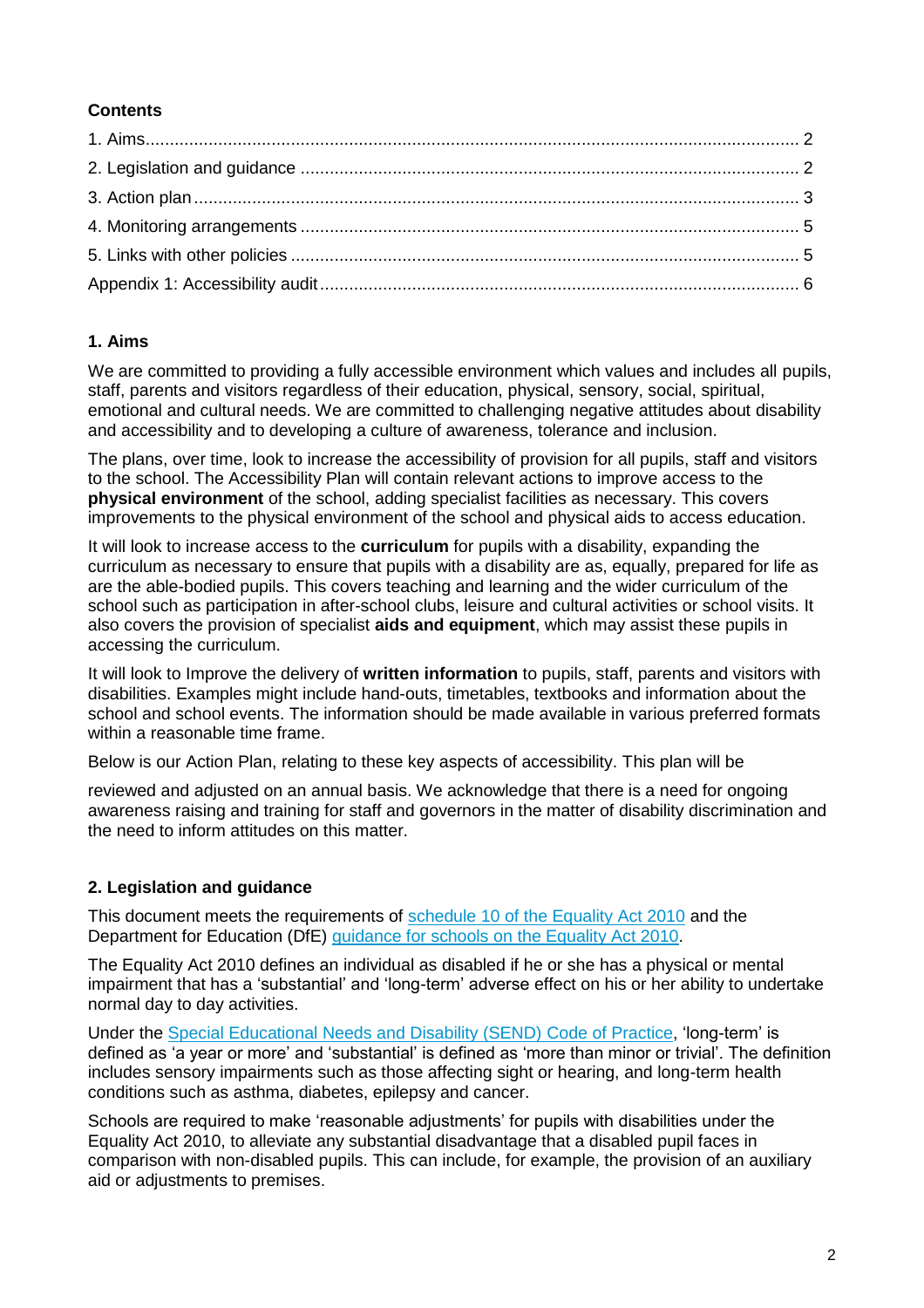## **3. Action plan**

This action plan sets out the aims of our accessibility plan in accordance with the Equality Act 2010.

| <b>INTENT</b>                                                                                                                                                             | <b>IMPLEMENTATION</b>                                                                           | <b>IMPACT</b>                                                                                                                                                                                                                                                                                                      |
|---------------------------------------------------------------------------------------------------------------------------------------------------------------------------|-------------------------------------------------------------------------------------------------|--------------------------------------------------------------------------------------------------------------------------------------------------------------------------------------------------------------------------------------------------------------------------------------------------------------------|
| Ensure appropriate<br>training for staff who<br>teach children with a<br>hearing impairment or visual<br>impairment                                                       | Liaise with Hearing and<br><b>Visual Impaired Service</b>                                       | All staff clear understanding of<br>the needs of hearing impaired<br>children and how to ensure the<br>curriculum is fully accessible to<br>them.<br>Hearing impaired<br>children<br>successfully<br>included in all<br>aspects of school<br>life.                                                                 |
| Training for staff in the<br>identification of and teaching<br>children with ASD, Attachment<br>Disorder, Down's Syndrome<br>and other specific learning<br>difficulties. | Relevant staff attend<br>appropriate training.<br>Outreach provision from<br>external agencies. | All staff are familiar with the<br>criteria for identifying specific<br>needs and how best to support<br>these children in the<br>classroom.<br>Children with ASD, Attachment<br>and Down's Syndrome and<br>other specific learning<br>difficulties are successfully<br>included in all aspects of<br>school life. |
| Ensure appropriate<br>training for staff who<br>teach children with a<br>speech and language<br>difficulties.                                                             | Liaise with $Sp + L$ therapist                                                                  | All staff clear understanding of<br>the needs of $SP + L$<br>children and how to ensure the<br>curriculum is fully accessible to<br>them.<br>Sp+L children successfully<br>included in all<br>aspects of school<br>life.                                                                                           |
| Classrooms are<br>optimally organised to promote                                                                                                                          | Review layout of<br>furniture and equipment to<br>support the learning                          | Lessons start on time without<br>the need to make adjustments<br>to                                                                                                                                                                                                                                                |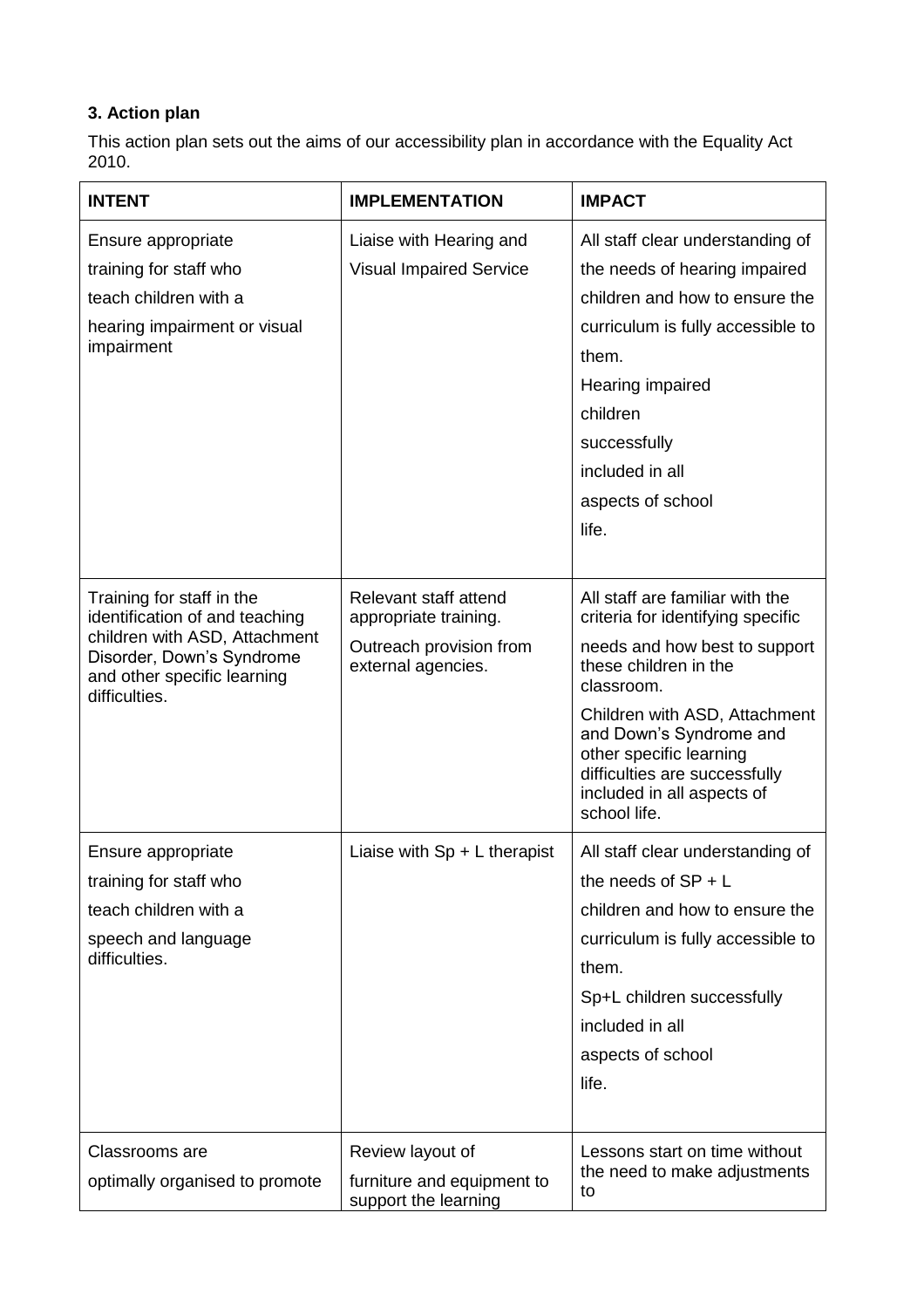| the<br>participation and<br>independence of all<br>pupils                                         | process in individual<br>classes. Use of visual<br>timetables across the<br>school.                                                                                                                           | accommodate the needs of<br>individual pupils. Children have<br>ready access to a range of<br>resources to support their<br>learning.<br>All pupils have<br>access to a broad and<br>balanced curriculum. Visual<br>timetables are used in all<br>classes.                                                                                                                                                                                                                                                                       |
|---------------------------------------------------------------------------------------------------|---------------------------------------------------------------------------------------------------------------------------------------------------------------------------------------------------------------|----------------------------------------------------------------------------------------------------------------------------------------------------------------------------------------------------------------------------------------------------------------------------------------------------------------------------------------------------------------------------------------------------------------------------------------------------------------------------------------------------------------------------------|
| <b>Training for Awareness Raising</b><br>of Equality Issues.                                      | Provide training for<br>governors, staff, pupils and<br>parents as needed. Discuss<br>perception of<br>issues with staff to<br>determine the current<br>status of school. See<br>also Equality<br>assessment. | Whole school community<br>aware<br>of issues relating to Access.<br>Community will<br>benefit from a<br>more inclusive<br>environment                                                                                                                                                                                                                                                                                                                                                                                            |
| Ensure all children on SEN<br>register have regular review<br>meetings and provision is<br>mapped | Provision maps for all<br>children and reviewed<br>termly in meetings with<br>relevant staff and parents                                                                                                      | Provision maps, SEND support<br>plans and IEPs are up to date<br>and forms a key part of the<br>planning process for all pupils.<br>Provision maps, SEND support<br>plans and IEPs in place to<br>support the needs of individual<br>children.                                                                                                                                                                                                                                                                                   |
| Increase access to the<br>curriculum for pupils with a<br>disability                              | Provide training for staff on<br>ensuring the curriculum is<br>relevant and accessible for<br>all pupils.                                                                                                     | Our school offers a<br>differentiated curriculum for all<br>pupils.<br>We use resources tailored to<br>the needs of pupils who<br>require support to access the<br>curriculum.<br>Curriculum resources include<br>examples of people with<br>disabilities.<br>Curriculum progress is tracked<br>for all pupils, including those<br>with a disability.<br>Targets are set effectively and<br>are appropriate for pupils with<br>additional needs.<br>The curriculum is reviewed to<br>ensure it meets the needs of<br>all pupils. |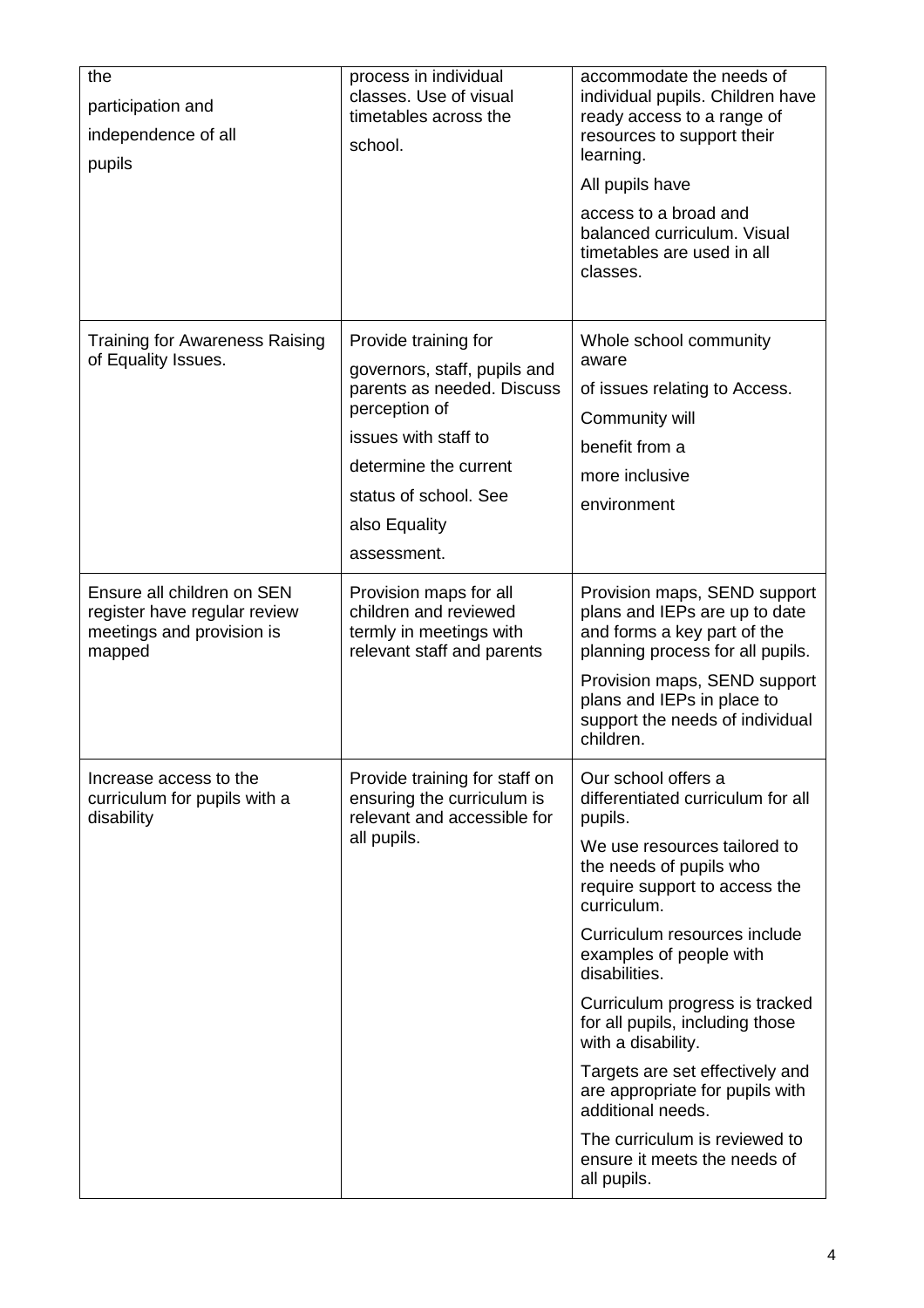## **4. Monitoring arrangements**

This document will be reviewed every **3** years, but may be reviewed and updated more frequently if necessary.

It will be approved by the governing board.

## **5. Links with other policies**

This accessibility plan is linked to the following policies and documents:

- Risk assessment policy
- Health and safety policy
- Equality information and objectives (public sector equality duty) statement for publication
- Special educational needs (SEN) information report
- Supporting pupils with medical conditions policy